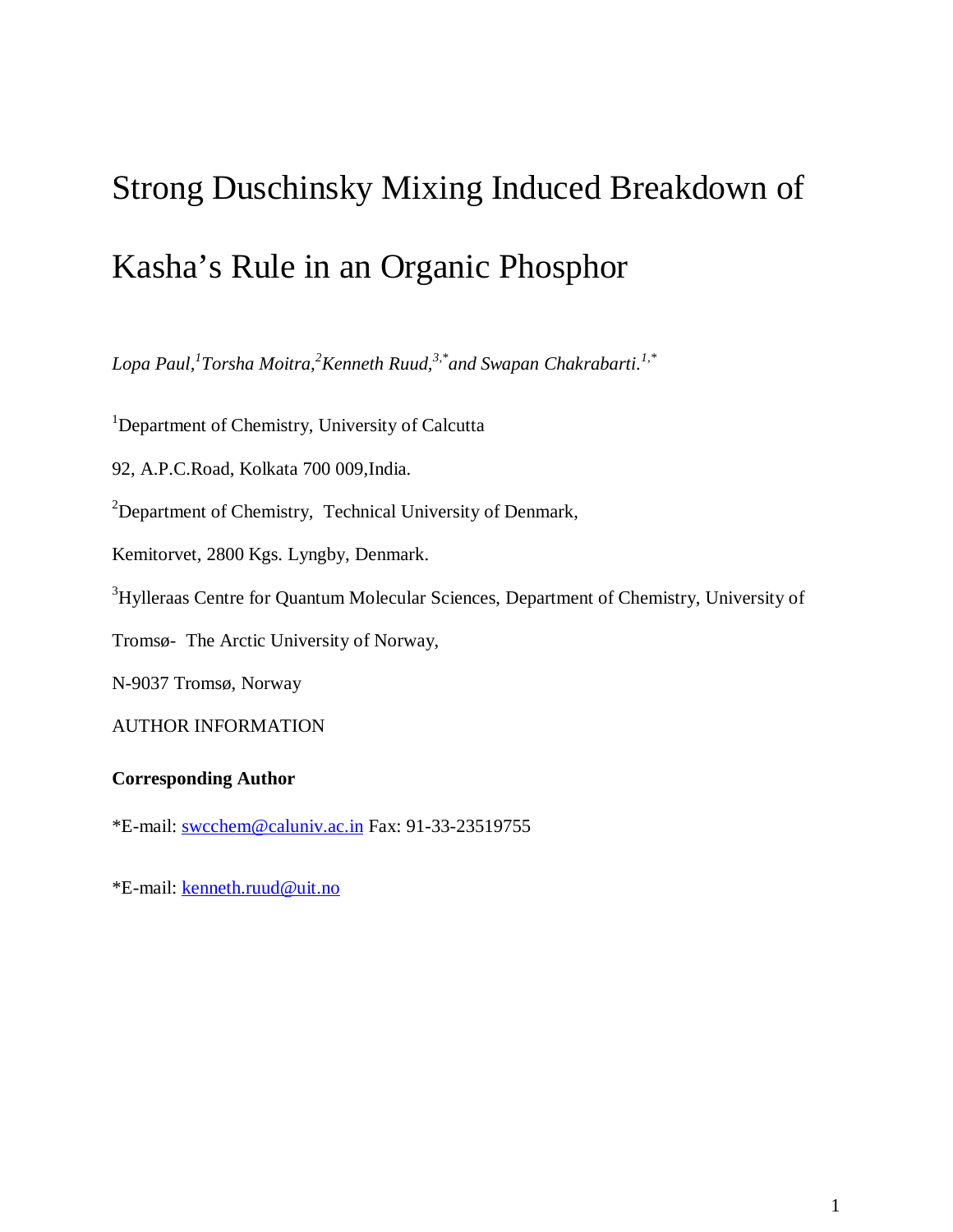**ABSTRACT:**We present the novel observation that Duschinsky mixings can lead to the breakdown of Kasha's rule in a white light phosphor molecule, Dibenzo[*b*,*d*]thiophen-2-yl (4 chlorophenyl)methanone. Our theoretical analyses show the energy gap between the  $T_1$  and  $T_2$ states (0.48 eV) is too large to allow for any significant population of the  $T_2$  state at room temperature and instead the faster intersystem crossing (ISC) between the  $S_1$  and  $T_2$  states is rather due to strong Duschinsky mixing induced, leading to the emission from the  $T_2$  state as well. A second-order cumulant-based method has been used for the calculation of the ISC rate, which suggests two order of magnitudes faster ISC rates for  $S_1 \rightarrow T_2$  compared to  $S_1 \rightarrow T_1$ . We found that the carbonyl moiety of the  $S_1$  and  $T_2$  states of the molecule is significantly different with respect to bond angle and dihedral angles, engendering large displacements in selective normal modes, thus giving rise to strong Duschinsky mixing.

# **TOC GRAPHICS**

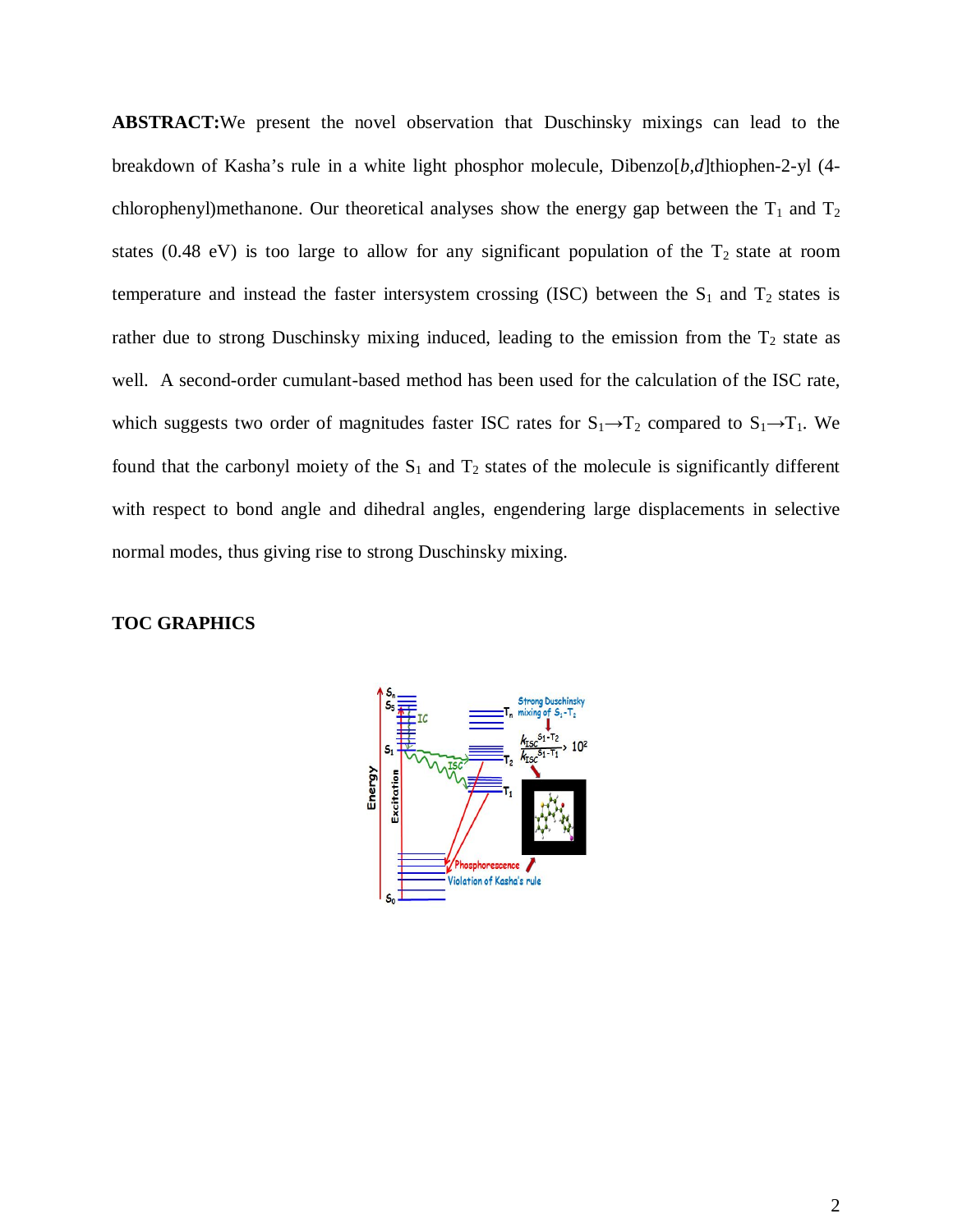Single molecule white light emitters (SMWLEs) have recently been attracting attention in the field of white-light emitting devices owing to the easy device fabrication process, absence of color-aging and improved reproducibility compared to its contemporary multi-component emitters.<sup>1-6</sup> To date, there are few examples of pure organic phosphorescent which emits solely from triplet excitons, <sup>4-6</sup> because of weak spin-orbit coupling (SOC) and the quenching of triplet excitons. Moreover, to exhibit white-light phosphorescence, molecules need to cover the entire range of visible spectrum, which is possible if the phosphor displays dual emission involving a higher triplet state, usually the  $T_2$  state, together with the lowest triplet state  $(T_1)$ .<sup>7,8</sup> Either strong intersystem crossing (ISC) or thermal population from the  $T_1$  state leads to  $T_2$  phosphorescence where the latter situation is favored by a smaller gap. $8-11$ 

In 2017, He *et al*.<sup>12</sup> have reported some pure organic molecule showing dual room temperature phosphorescence (RTP), and interestingly one of these phosphors, Dibenzo[*b*,*d*]thiophen-2-yl (4 chlorophenyl)methanone [ClBDBT], emit white light. They assumed that the small energy difference between the  $T_1$  and  $T_2$  states of CIBDBT allowed for thermal activation of the  $T_2$  state from the $T_1$ , and finally emission from the both states results in the observed dual-emission peak. Here, we present an extensive theoretical analysis employing time-dependent density functional theory-based response theory (TDDFT-RT)<sup>13-16</sup> to probe the dual-peak nature of ClBDBT or, more precisely, to scrutinize the reason for the population of the phosphorescence emitting  $T_2$ state. We have calculated the rate of ISCs  $(k_{\text{ISCs}})$  explicitly using the Condon approximation to the Fermi Golden rule within the framework of the time-dependent second-order cumulant expansion approach that includes Duschinsky mixing effect.<sup>17</sup> Furthermore, the vibronic contribution of the two triplet states  $(T_1 \text{ and } T_2)$  and the corresponding phosphorescence lifetimes  $(\tau)^{18}$  for the two states are also computed.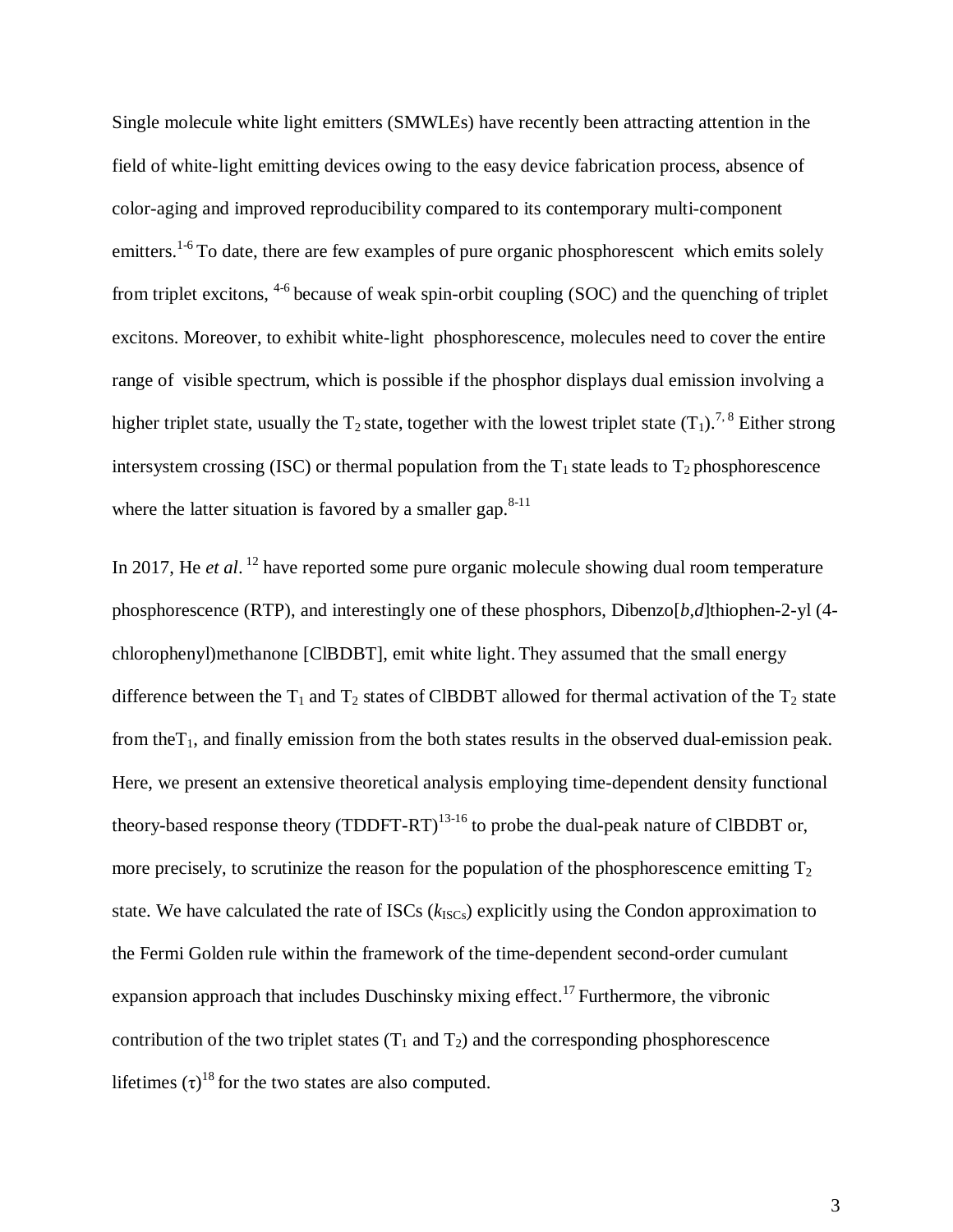The structure of the organic molecule ClBDBT is shown in Figure 1. Density functional theory (DFT) was used to optimize the ground-state  $(S_0)$  and the lowest excited triplet state  $(T_1)$  of CIBDBT, where the latter state was optimized from the  $S_0$  optimized structure using an unrestricted approach. The lowest excited singlet state  $(S_1)$  and the upper excited triplet state  $(T_2)$ geometries were optimized from the electron density of the  $S_0$  state and the T<sub>1</sub>state, respectively, with excited-state gradients obtained from TD-DFT method. All optimizations were performed at the Grimme's dispersion corrected B3LYP/6-311G(d,p) level of theory. To verify that the geometries correspond the energy minima, harmonic vibrational frequencies were calculated at the optimized structures to ensure there were no negative frequencies. CIBDBT has  $C_1$  symmetry and the bond parameters for the different states are collected in the Supporting Information, Table S1. The absorption calculations were carried out at the optimized geometry of the  $S_0$  state and the details are provided in the Supporting Information. All the geometry optimizations were carried out using the Gaussian 09 program.<sup>19</sup>



**Figure 1.** Structure of Dibenzo[*b*,*d*]thiophen-2-yl (4-chlorophenyl)methanone [ClBDBT]. The oxygen and four carbon atoms are labeled as the geometric parameters involving these atoms display noteworthy deviation in the excited states, specifically between  $S_1$  and  $T_2$  states.

The experimental report<sup>12</sup> implies the absence of fluorescence from CIBDBT crystalline powders, which in turn suggests  $S_1$  to be a dark state whereas the  $T_1 \rightarrow S_0$  and  $T_2 \rightarrow S_0$ phosphorescence wavelengths at 300K have been observed at ~570 nm and ~470 nm,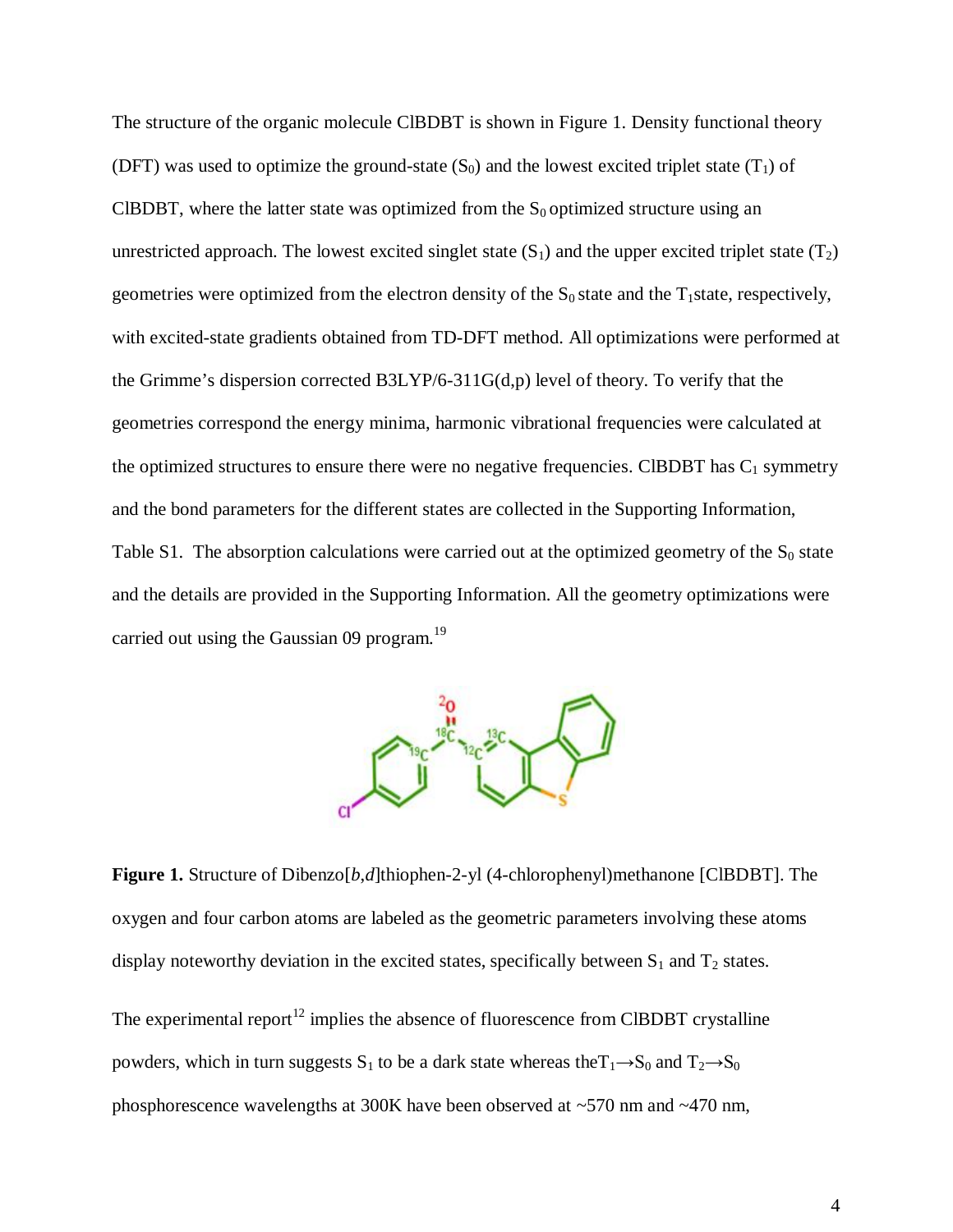respectively. The calculated TDDFT fluorescence strength for the  $S_1 \rightarrow S_0$  transition agrees with the experimental observation. To obtain the phosphorescence wavelengths, we did TDDFT-RT computations at the  $T_1$  geometry at the B3LYP-D3/Sadlej-pVTZ level of theory as implemented in the Dalton program.<sup>20</sup> The T<sub>1</sub> emission occurs at 566 nm (2.19 eV) and that of T<sub>2</sub> at 464 nm (2.67 eV), in good agreement with experiment. A comparison of the calculated spectrum with the experimental spectrum excluding vibrational coupling is shown in Figure 2.



**Figure 2.** Theoretically simulated phosphorescence spectrum with  $FWHM = 1000$  cm<sup>-1</sup> (red) and the experimental phosphorescence (dashed) of ClBDBT.

It is well known that broad spectra covering the entire visible region have to have vibronic contributions. 21-23 He *et al*. 12 did take this into consideration and calculated the vibrationally resolved spectra for the  $T_1$  and  $T_2$  emissions. For the vibronic spectrum of the  $T_1$  state, they correlated the lowest wavelength peak of the four peaks originating from this transition with the experimentally observed sharp peak at lower temperature  $(>250 K)$  and assigned it as the 0-0 peak, which remained smeared due to thermal broadening at high temperature. For  $T_2$ , they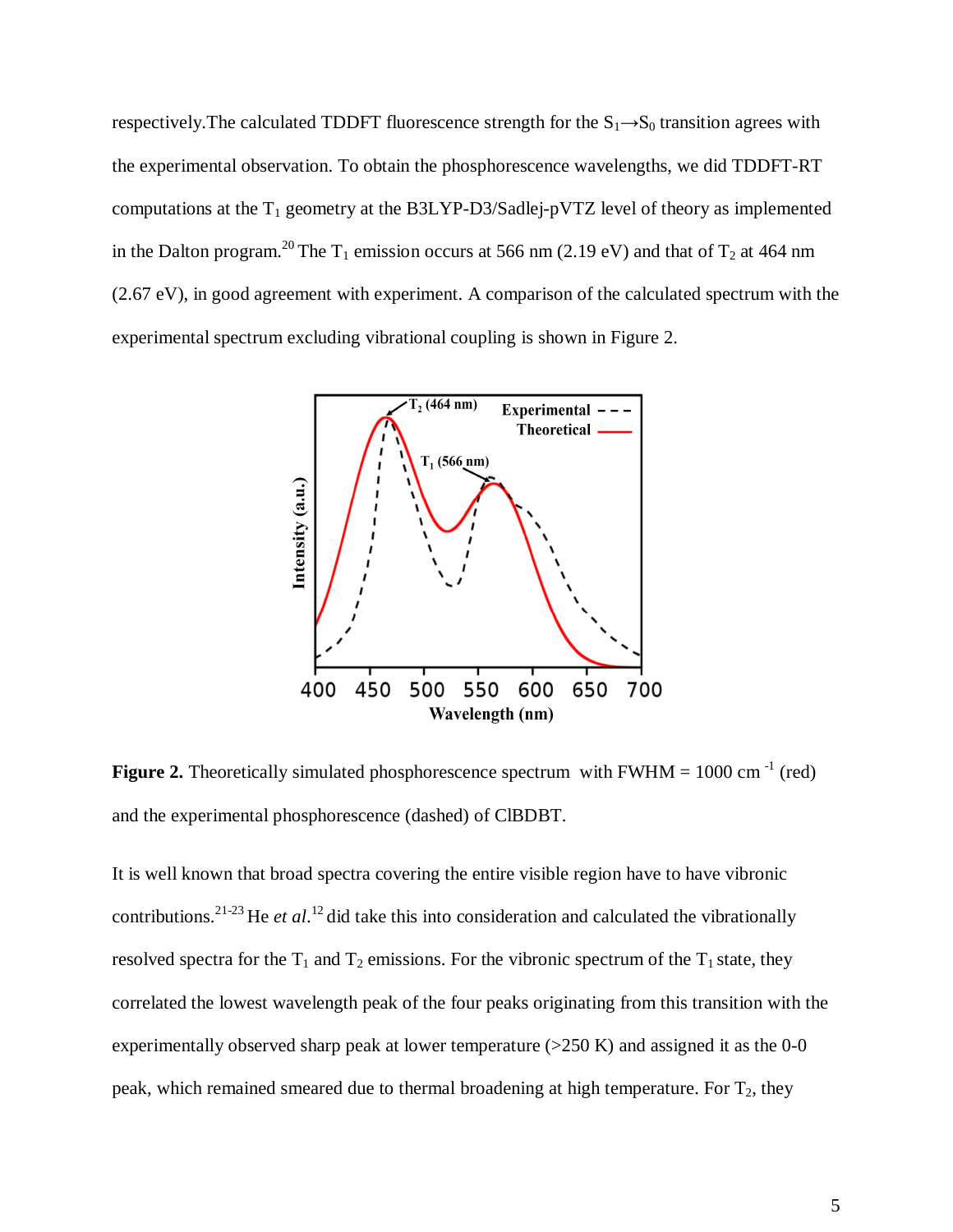obtained two vibrationally resolved peaks of comparable intensity and designated these as 0-1 peaks.The TDDFT-RT calculations are based on purely electronic states, so in order to investigate the role of vibronic coupling in both the triplet states, we have calculated the Franck-Condon (FC) overlap integral involving all the 93 normal modes of ClBDBT and considered five vibrational quanta for each normal mode (details are given in the Supporting Information). Figure 3a represents the FC vibronic spectrum of the  $T_1$  and  $T_2$  states. From Figure 3a, it is clear that the  $T_1$  state has four vibrationally resolved peaks covering the green and red region of the visible spectrum and the  $T_2$  state displays two intense peaks in the blue part of the spectrum, in addition to three less intense peaks. Figure 3a also shows that the theoretically simulated spectra match that of He *et al*.<sup>12</sup> and in line with their study, we label the 0-0 peak of the  $T_1$  state as the one obtained at 512 nm, blue-shifted by 54 nm from the major peak at 566 nm. He *et al.* <sup>12</sup> assigned the rest of the peaks as 0-1, 0-2 and 0-3 occuring at a single vibrational mode of 1731 cm<sup>-1</sup>. However, we are not able to reproduce these results, as the longer wavelength peaks are of very high frequency and are likely to occur from the mixing of two or more normal modes of vibration. As far as T<sup>2</sup> is concerned, our vibrationally resolved spectra differ from that of He *et al*. <sup>12</sup> These differences could be due to the choice of the level of theory used. Moreover, we also conducted a temperature probe on the FC spectrum of the two above mentioned triplet states (Figure 3b and 3c) using FCclasses.<sup>24</sup> On lowering the temperature, an increase in the intensities of the vibronic spectra of both states  $(T_1 \text{ and } T_2)$  is observed. The increase in the intensities is attributed to the gain in the quantum yield due to lowering of temperature.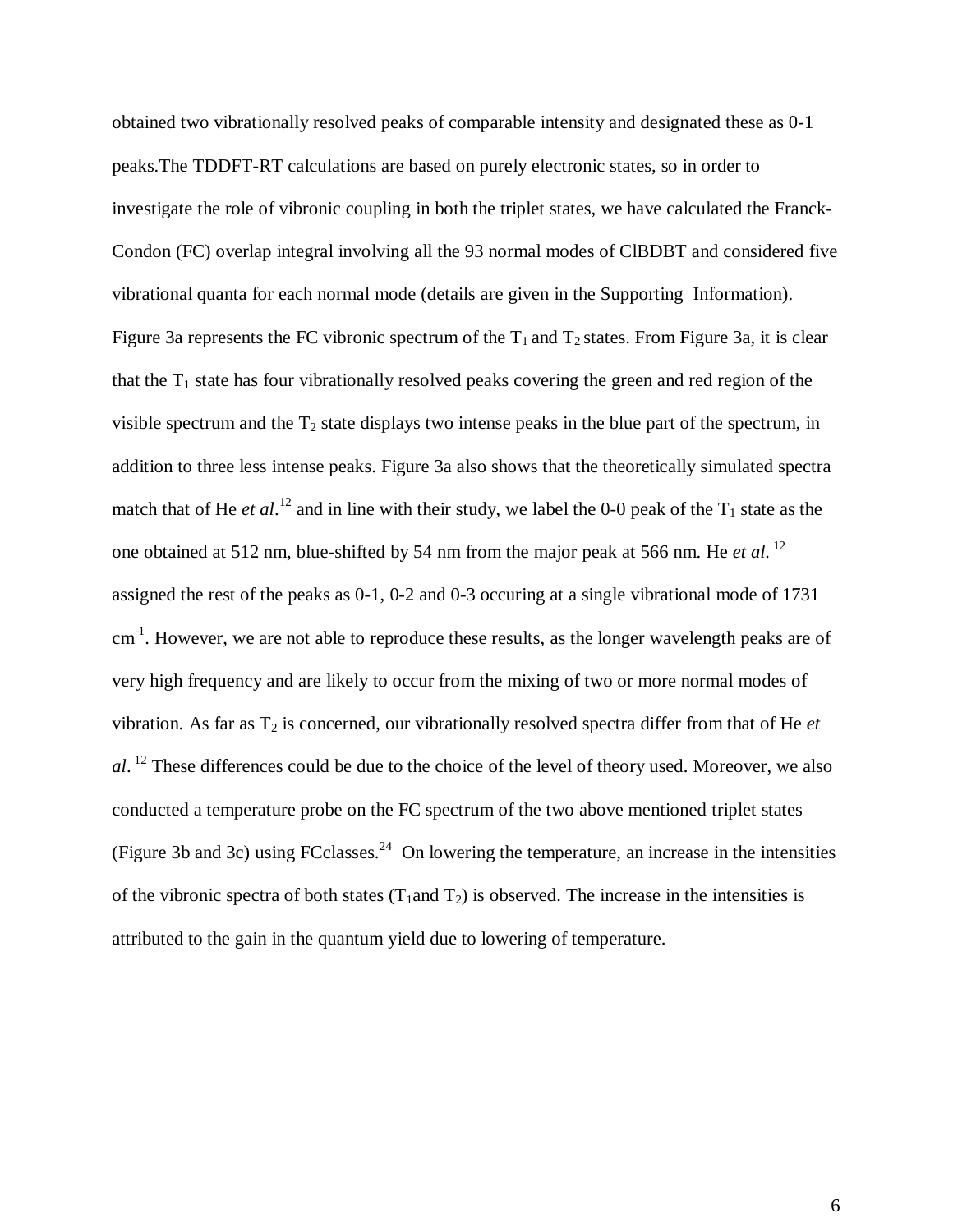

**Figure 3.** (a)Vibrationally resolved simulated spectrum with FWHM =  $1000 \text{ cm}^{-1}$  (red line for T<sub>1</sub>) state and blue dotted line for  $T_2$  state) indicating the 0–0 transition together with the experimental photophosphorescence spectrum (black dashed line). (b)Vibrationally resolved simulated spectrum with FWHM = 1000 cm<sup>-1</sup> for the  $T_1$  state at different temperature. (c)Vibrationally resolved simulated spectrum with FWHM = 1000 cm<sup>-1</sup> for the  $T_2$  state at different temperature. The experimental phosphorescence showed peaks at  $\sim$  470 nm(T<sub>2</sub>→S<sub>0</sub>)and at ~ 570 nm  $(T_1 \rightarrow S_0)$ .

As per earlier reports,  $T_2$  phosphorescence appears to be more promising in molecules exhibiting low  $T_1 - T_2$  energy gap where the higher triplet states are mostly populated from thermal activation of the lower triplet state (i.e.  $T_1$ ).<sup>8-10</sup> Unfortunately the large energy gap obtained for CIBDBT ( $\Delta E_{T_2-T_1}$  = 0.48 eV), prevents sufficient Boltzmann population of the T<sub>2</sub> state even at room temperature, thus indicating faster  $S_1 \rightarrow T_2$  intersystem crossing (ISC) as the probable source of population gain in the  $T_2$  state. The rate of ISC serves as the fundamental step towards phosphorescence and can be evaluated within the frameworkof time-dependent perturbation theory using Fermi's Golden rule.<sup>17</sup> Applying the FC approximation and using the Heisenberg picture for the SOC Hamiltonian, Marian *et al.*<sup>25, 26</sup> have proposed three different formulae for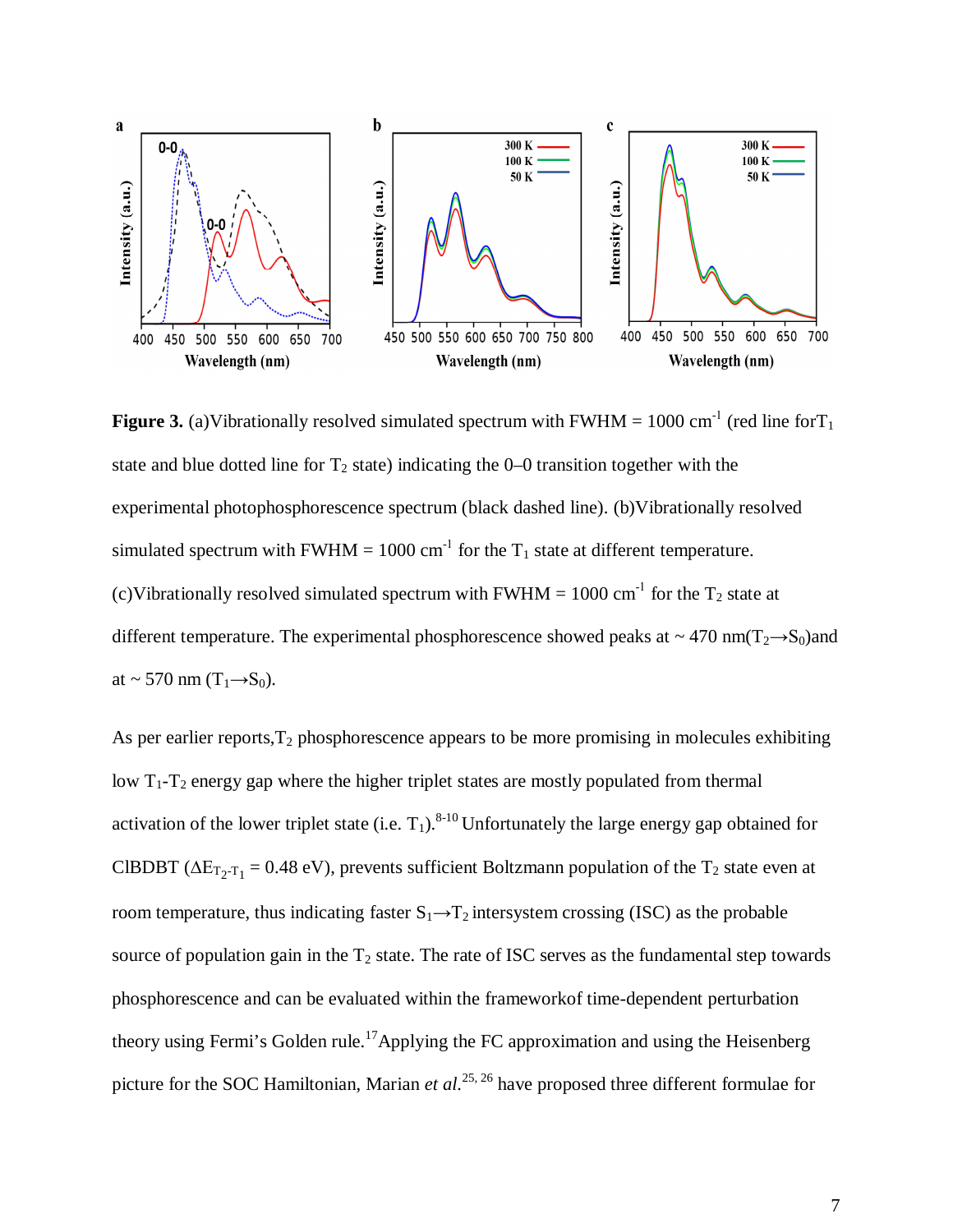calculating the rate of ISC ( $k_{\text{ISC}}$ ). Recently, Moitra *et al*.<sup>17</sup> have utilized Marian's<sup>25,26</sup> cumulant expansion-based method for calculating the  $k_{\text{ISC}}$  and the details of the method is provided in the Supporting Information. The simplified expression for  $k_{\text{ISC}}$  is given as

$$
k_{\rm sc} = 4\pi \left\langle T_{\rm m} \middle| H_{\rm soc} \middle| S_{\rm L} \right\rangle^2 \times \exp(-\kappa \frac{R}{2}, T_{\rm L}) \int_{0}^{+\infty} \cos(\kappa_1 t + \kappa_2^{\rm Im}) \exp(-\kappa \frac{R}{2}, T_{\rm L}) dt \tag{1}
$$

Equation (1) is obtained by separating the real and imaginary part of the cumulants.  $17,25,26$  The first term provides the square of the SOC matrix elements for the  $S_1 \rightarrow T_n$  transition  $(<sub>T</sub><sub>1</sub>|H<sub>SOC</sub>|S<sub>1</sub>> = 25 cm<sup>-1</sup>$  and  $<sub>T</sub><sub>2</sub>|H<sub>SOC</sub>|S<sub>1</sub>> = 29 cm<sup>-1</sup>$ ), whereas the second term consists of the</sub> real time-independent ( $\kappa^{R,TI}$ ) part, the real time-dependent ( $\kappa^{R,TD}$ ) part and the imaginary ( $\kappa^{Im}$ ) part of the cumulant expansion, which inturn contains the Duschinsky rotation matrix (J) and the displacement vector (D) connecting the normal modes of triplet  $(Q_T)$  and singlet  $(Q_S)$  states. The SOC matrix elements are calculated using the zero-order regular approximation (ZORA) as implemented in ADF 2016. $^{27}$  To ensure the convergence of the infinitely oscillating function, we have added a Gaussian damping function within the integral of equation 1. The  $k_{\text{ISC}}$  thus achieved from equation 1, for  $S_1$ -T<sub>1</sub> and  $S_1$ -T<sub>2</sub> are 7.71  $\times$  10<sup>8</sup> s<sup>-1</sup> and 2.13  $\times$  10<sup>11</sup> s<sup>-1</sup>, respectively, with the latter being  $\sim 10^2$  faster than the former (Table 1). Although the SOC values for the S<sub>1</sub>-T<sub>1</sub> and S<sub>1</sub>- $T_2$  transitions are comparable, the smaller energy separation (0.09 eV) between the S<sub>1</sub> and T<sub>2</sub> state favors more efficient ISC between these states. The other factor that could be important in determining the net ISC rate is the Duschinsky mixing between the normal modes of the two electronic states. The presence of significant off-diagonal elements in the plot for the Duchinsky rotation matrix corresponding to the  $S_1 \rightarrow T_n$  (n=1,2) non-radiative transitions (Figure 4a) exhibits strong mixing of the vibrational states involving all the 93 normal modes. In particular, Figure 4a shows that the extent of state mixing is quite strong for  $S_1 \rightarrow T_1$  and even stronger for  $S_1$ -T<sub>2</sub>. To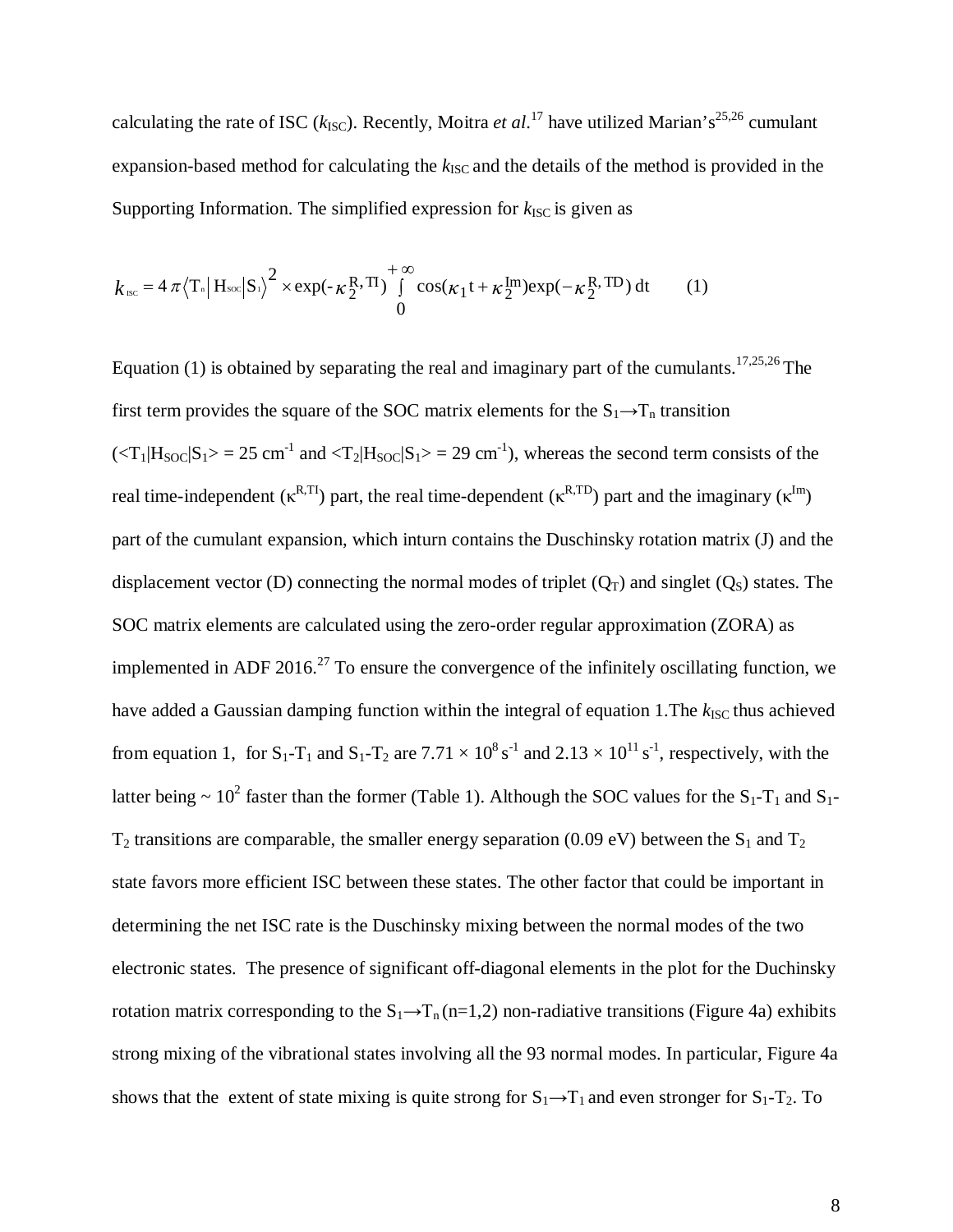get insight into the origin of this strong Duschinsky mixing, we have carefully inspected the geometry of all the electronic states,  $S_1$ ,  $T_1$  and  $T_2$ . From Table S1 of the Supporting Information, it is clear that the bond lengths connecting the heavy atoms do not change upon excitation. However, the bond angles and dihedral angles involving the oxygen atom reveal noteworthy differences, in particular between the  $S_1$  and  $T_2$  geometries. The bond angles <O<sub>2</sub>-C<sub>18</sub>-C<sub>12</sub> and  $<$ O<sub>2</sub>-C<sub>18</sub>-C<sub>19</sub> show an increment of  $\sim$ 7° and a decrease by  $\sim$ 9° in the T<sub>2</sub> geometry, respectively, with respect to the  $S_1$  state, while the angles connecting only the carbon atoms, i.e.,  $\langle C_{12} \cdot C_{18} \cdot C_{19} \rangle$ and  $\langle C_{13}$ - $C_{12}$ - $C_{18}$  display negligible change between these states. Moreover, a considerably large change ranging from  $\sim$ 23° -  $\sim$ 31° is observed in the five dihedral angles - four involving oxygen atom, and one linking only the carbon atoms ( $\langle C_{13} - C_{12} - C_{18} - C_{19} \rangle$  between the geometry of the  $S_1$ and  $T_2$  states. This significant change in the geometry of the  $S_1$  and  $T_2$  states suggests that large normal mode displacement vectors will lead to strong Duschinsky mixing between the two states. It is worth noting that we have used Cartesian coordinates instead of the curvilinear one and this is justified since the frequencies of the normal modes involving all the above stated bond angles and dihedral angles of the two states are greater than  $100 \text{ cm}^{-1}$  (falling in the range 300-900 cm<sup>-1</sup>).

To check the robustness of our calculations, a variety of  $k_{\text{ISCs}}$  have been calculated for the abovementioned transitions, changing different parameters affecting the calculation (number of points in the integration, damping factor and final time of integration) and the results obtained were found to be very consistent (Table S3). Moreover, the variation in the real part of the cumulant expansion as a function of time for  $S_1-T_1$  and  $S_1-T_2$  transitions are presented in Figure 4b. Figure 4b reflects the proper convergence of the integral for the  $S_1 \rightarrow T_1$  transition. The decay time is atleast an order of magnitude smaller than the final time of integration. Additionally, the decay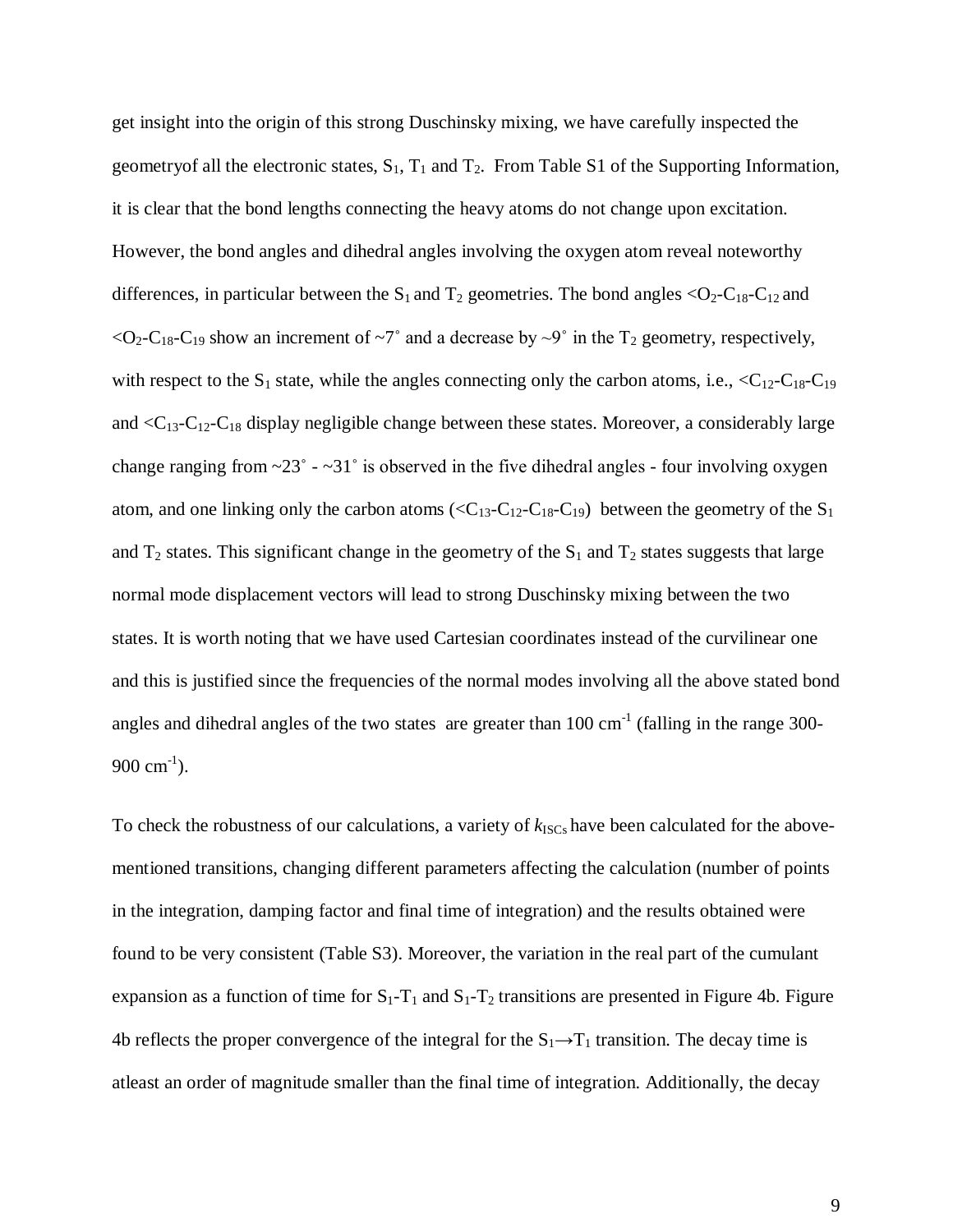time is set such that it is not less than the time corresponding to the lowest vibrational frequency of the states involved. This ensures that contributions from all vibrational modes towards the ISC is taken into account. It is also important to notice that the oscillating function for the  $S_1 \rightarrow T_2$ transition is damped completely even in the absence of a gaussian damping function. This can be attributed to the large normal mode displacement between the states involved in the transition.<sup>25</sup>



**Figure 4.** (a) Absoulute vaules of Duschinsky rotation matrix for  $S_1 \rightarrow T_1$  (left) and  $S_1 \rightarrow T_2$  (right) transition. (b) The real part of the cumulant expansion of  $S_1 \rightarrow T_1(\text{left})$  transition for the complete time range of integration (damping factor=2.0, final time of integration=100 ps, no. of points of integration=100000) and  $S_1 \rightarrow T_2$  (right) transition as a function of time for the first 100 fs with no damping.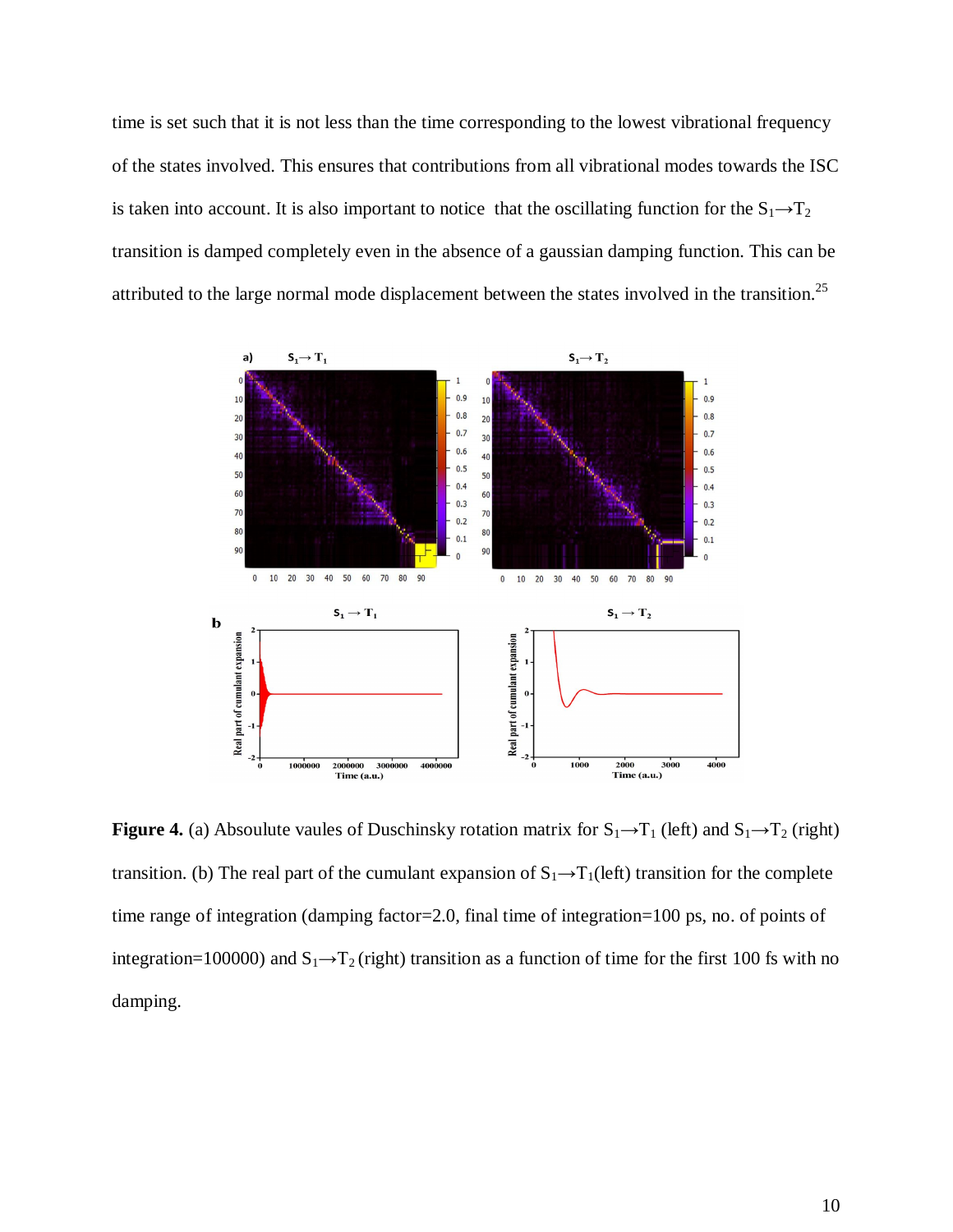**Table1.** Electronic transition, transition energy [E (eV)], FC weighted radiative rate constant [ $k_1^0$ <sup>0</sup> (s<sup>-1</sup>)],non-radiative rate constant [ $k_{nr}$  (s<sup>-1</sup>)],total computed lifetime [ $\tau_n^{\text{comp}}$  (ms)] and the experimental lifetime  $[\tau_n^{expm}(ms)]$  of ClBDBT.

| $T_n \rightarrow S_0$ | E    | $k_{\rm r}^{0-0}$     | $k_{\rm nr}$ | $\tau_{\rm n}^{\rm~comp}$ | $\tau_{\rm n}^{\rm~expm}$ |
|-----------------------|------|-----------------------|--------------|---------------------------|---------------------------|
| $n=1$                 | 2.19 | $4.57 \times 10^{-2}$ | 4.28         | 231                       | 123.4                     |
| $n=2$                 | 2.67 | $9.49 \times 10^{-4}$ | 111.13       | 8.90                      | 0.41                      |

The faster  $k_{\text{ISC}}$  for  $S_1 \rightarrow T_2$  with respect to that of  $S_1 \rightarrow T_1$  is further validated from the natural transition orbitals (NTOs) depicted in Figure 5. The benzophenone motif exhibits (n- $\pi^*$ ) character and the dibenzothiophene moiety ( $\pi - \pi^*$ ) character. Interestingly, the S<sub>1</sub>→T<sub>1</sub> transition is of  ${}^{1}[n-\pi^{*}] \rightarrow {}^{3}[n-\pi]^{*}$  type, whereas the  $S_{1} \rightarrow T_{2}$  transition involves  ${}^{1}[n-\pi^{*}] \rightarrow {}^{3}[\pi - \pi^{*}]$  orbitals.



**Figure 5.** Natural transition orbitals (NTO) of  $S_1$  (left),  $T_1$ (centre) and  $T_2$  (right) states of CIBDBT. Isovalue  $= 0.02$ .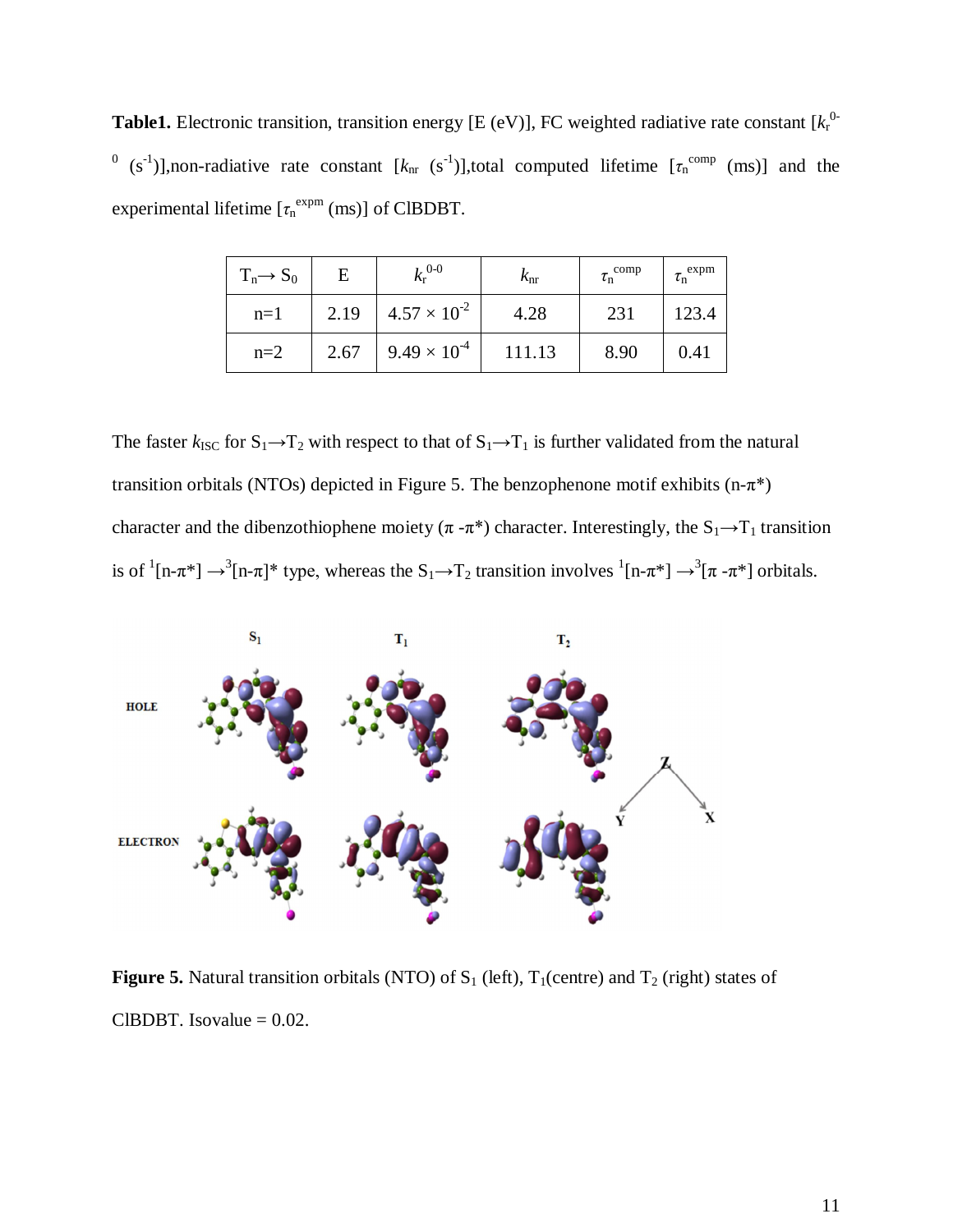The above observation thus helps rationalize the observed phosphorescence from the  $T_2$  state, and together with the phosphorescence from the  $T_1$  state this gives rise to the dual peak spectrum. The respective lifetimes of the two states as observed by He *et al*.<sup>12</sup> are 123.4 ms for  $T_1$  and 0.41 ms for  $T_2$ . We have explicitly evaluated both the radiative and nonradiative rate constants for the two states. The total lifetime (τ) is expressed as  $\tau = (k_r + k_{nr})^{-1}$ , where  $k_r$  and  $k_{nr}$  are the radiative and nonradiative rate constants, respectively.  $k_r$  is computed utilizing the high-temperature limit approximation<sup>28</sup> where all the three substates of the triplet manifold contribute equally in the phosphorescence process, and the relevant equation is specified in the Supporting Information. Additionally, to account for vibronic coupling, the 0-0 FC overlap integrals (0-0 FC factor for  $T_1 \rightarrow S_0 = 1.7625 \times 10^{-3}$  and for  $T_2 \rightarrow S_0 = 1.0629 \times 10^{-6}$ ) are considered in the evaluation of  $k_r$ . The  $k_r$ achieved for T<sub>1</sub>-S<sub>0</sub> and T<sub>2</sub>-S<sub>0</sub> are  $4.57 \times 10^{-2} s^{-1}$  and  $9.49 \times 10^{-4} s^{-1}$ , respectively. The rate constants with the 0-0 FC correction ( $k_r^{\text{0-0}}$  and  $k_{nr}$ ), together with the computed ( $\tau_n^{\text{comp}}$ ) and experimental lifetimes  $(\tau_n^{\text{exmp}})$  are presented in Table 1.

 $k_{\text{nr}}$  is calculated using Marcus-Levich-Jortner theory<sup>29</sup> derived in the framework of Fermi's golden rule, and is expressed  $\text{as}^{30,31}$ 

$$
k_{\rm w} = \frac{2\pi}{\hbar} \langle \mathbf{T}_{\rm n} | H_{soc} | \mathbf{S}_{\rm o} \rangle^2 \times \text{FCWD} \tag{2}
$$

where the first term represents the square of the spin-orbit coupling (SOC) matrix element and the second term denotes the Franck–Condon-weighted density of states (FCWD). The details of equation (2) are given in the Supporting Information. The SOCs are calculated with the same method as mentioned earlier, and the values are  $\langle T_1|H_{SOC}|S_0\rangle = 54$  cm<sup>-1</sup> and  $\langle T_2|H_{SOC}|S_0\rangle = 34$ cm<sup>-1</sup> for the T<sub>1</sub>→S<sub>0</sub> and T<sub>2</sub>→S<sub>0</sub> emissions, respectively, the former being only 1.5 times greater than the latter. The FCWD depends on various energy parameters, reorganization energy, normal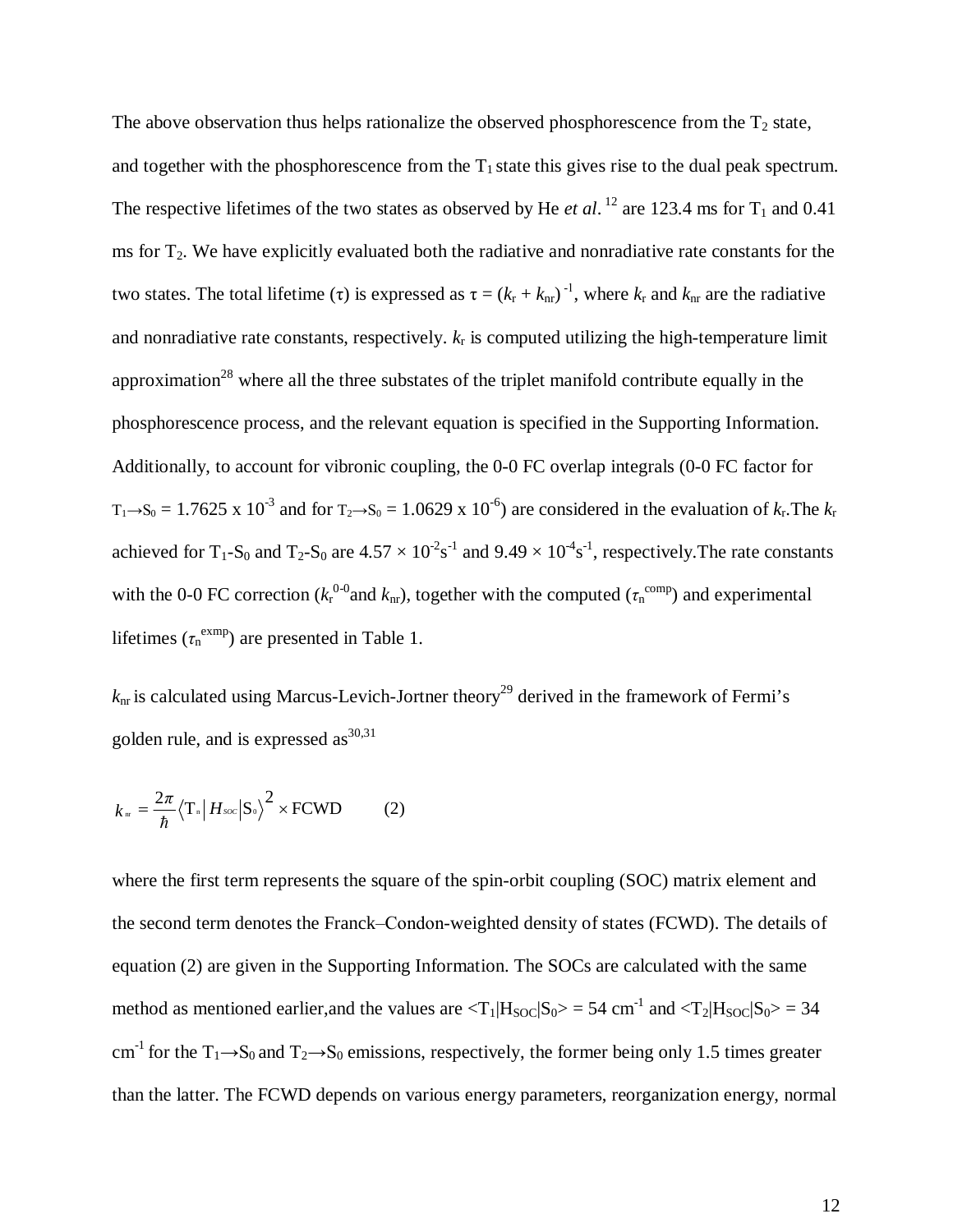mode frequency and the energy difference between the states of interest as well as on the dimensionless electron-phonon coupling strength (the Huang-Rhys factor (*S*) 32 ) over all the normal modes (Eq S10 in the Supporting Information). We used  $F\text{C}$ classes<sup>24</sup> to calculate all these parameters and finally obtained  $k_{nr}$  for  $T_1$  (4.28s<sup>-1</sup>) and  $T_2$  (111.13 s<sup>-1</sup>), where the value of  $T_2$  is almost  $\sim$ 26 times greater than  $T_1$ . This observation is indicative of the decisive role played by FCWD in the estimation of  $k_{\text{nr}}$ . Overall, such low rate of non-radiative transition is due to the large reorganization energy ( $\lambda$ ) involved in the emission procedure; for T<sub>1</sub>→S<sub>0</sub>, we considered  $\lambda$ of both states ( $\lambda_{T_1+S_0} = 1.72$  eV), whereas for the T<sub>2</sub>→S<sub>0</sub> transition, we used  $\lambda$  of the ground state only ( $\lambda_{S_0} = 1.10 \text{ eV}$ ). The low non-radiative rates contributes to the fact that the lifetimes are in the millisecond range. From Table 1, we find  $\tau_1^{\text{comp}} = 231 \text{ ms}$  and  $\tau_2^{\text{comp}} = 8.90 \text{ ms}$ , the computed lifetimes corroborating nicely with the experimental data.

To conclude, we have established that the reason for phosphorescence from the  $T_2$  state of the single molecule CIBDBT, is the faster rate of  $S_1 \rightarrow T_2$  ISC, rather than the emission from thermally excited  $T_2$  state. The population gain of  $T_2$  from  $S_1$  helps achieve intense phosphorescence in the blue region, and the phosphorescence in the higher wavelength region occurs due to  $T_1$ , leading to the emission of white-light and a dual-peak spectrum. Our study reveals that strong Duschinsky mixing between the normal modes of  $S_1$  and  $T_2$  is mainly attributed to the ultrafast ISC between these states. The meticulous analyses of the results obtained suggest that the bond angles and dihedral angles in the neighborhood of the carbonyl moiety of the molecule studied is significantly different, indicating that the displacement vectors in certain normal modes will be very large,which in turn is responsible for the very strong Duschinsky mixing in the normal modes of  $S_1$  and  $T_2$ .

## ASSOCIATED CONTENT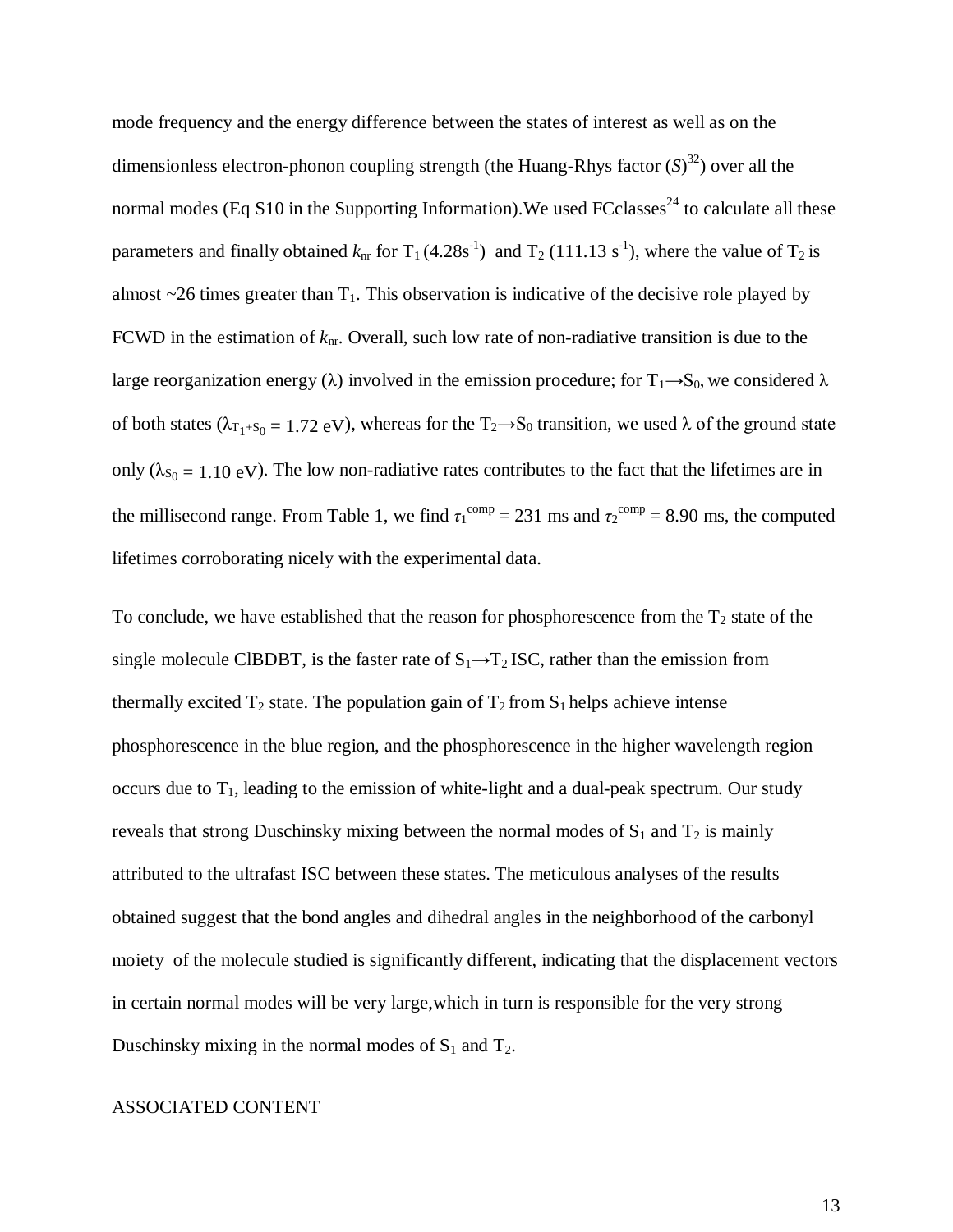### **Supporting Information**.

(1) Computational details. (2) Co-ordinates of the optimized geometries of ClBDBT. (3) Structural parameters. (4) One photon absorption (OPA). (5) Evaluation of Franck-Condon (FC) integrals. (6) Analysis for intersystem crossing (ISC) rate constant [ $k_{\text{ISC}}$ ]. (7)Estimation of the radiative rate constant (*k*r) for pure electronic transitions. (8) Analysis of the expression for the non-radiative rate constant (*k*nr).(PDF)

#### AUTHOR INFORMATION

### **Notes**

The authors declare no competing financial interests.

#### ACKNOWLEDGMENT

LP thanks the Council of Scientific and Industrial Research (CSIR) for granting her the Senior Research Fellowship. TM acknowledges support from the Marie Skłodowska-Curie European Training Network "COSINE - COmputational Spectroscopy In Natural sciences and Engineering", Grant Agreement No. 765739. KR has received support from the Research Council of Norway through a Centre of Excellence Grant (Grant No 262695). Computer time was provided by theNorwegian Supercomputer Program NOTUR (Grant No. NN4654K).

#### REFERENCES

- (1) Chen, Y. –H. *et al*. Insight into the Mechanism and Outcoupling Enhancement of Excimer-Associated White Light Generation. *Chem. Sci.* **2016**, *7*, 3556-3563.
- (2) Zhang, Z.; Wu, Y. –S.; Tang, K. –C.; Chen, C. –L.; Ho, J. –W.; Su, J.; T, H.; C, P. –T. Excited-State Conformational/Electronic Responses of Saddle-Shaped *N*,*N*′-Disubstituted-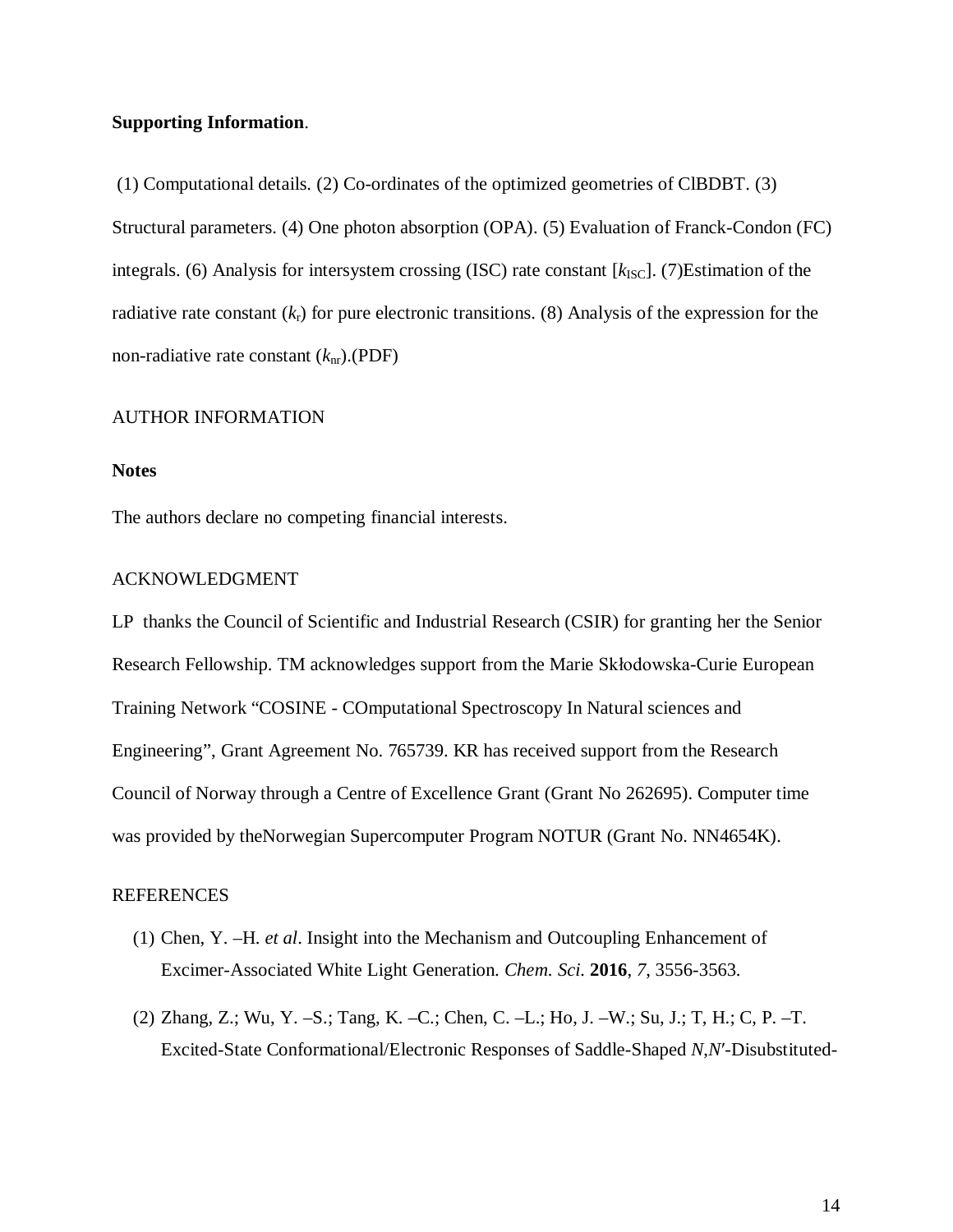Dihydrodibenzo[*a*,*c*]phenazines: Wide-Tuning Emission from Red to Deep Blue and White Light Combination. *J. Am. Chem. Soc.* **2015**, *137*, 8509-8520.

- (3) Mao, Z.; Yang, Z.; Mu, Y.; Zhang, Y.; Wang, Y. F.; Chi, Z.; Lo, C. C.; Liu, S.; Lien, A.; Xu, J. Linearly Tunable Emission Colors Obtained from a Fluorescent-Phosphorescent Dual-Emission Compound by Mechanical Stimuli. *Angew. Chem. Int. Ed.* **2015**, *54*, 6270- 6273.
- (4) Wong, K. M. –C.; Yam, V. W. –W. Self-Assembly of Luminescent Alkynylplatinum(II) Terpyridyl Complexes: Modulation of Photophysical Properties through Aggregation Behaviour. *Acc. Chem. Res.* **2017**, *44*, 424-434.
- (5) Shao, S.; Ding, J.; Wang, L. Jing, X.; Wang, F. White Electroluminescence from All-Phosphorescent Single Polymers on a Fluorinated Poly(Arylene Ether Phosphine Oxide) Backbone Simultaneously Grafted with Blue and Yellow Phosphors. *J. Am. Chem. Soc.* **2012**, *134*, 20290-20293.
- (6) Ni, W. –X.; Li, M.; Zheng, J.; Zhan, S, -Z.; Qiu, Y. -M.; Ng, S. W.; Li, D. Approaching White-Light Emission from a Phosphorescent Trinuclear Gold(I) Cluster by Modulating its Aggregation Behavior. *Angew. Chem. Int. Ed.* **2013**, *52*, 13472-13476.
- (7) Chu, S. –Y.; Goodman, L. A Simple Theoretical Model for Dual Phosphorescence. *Chem. Phys. Lett.* **1975**, *32*, 24-27.
- (8) Chaudhuri, D. et. al. Metal-Free OLED Triplet Emitters by Side-Stepping Kasha's Rule. *Angew. Chem. Int. Ed.* **2013**, *52*, 13449-13452.
- (9) Wagner, P. J.; Kemppainen. A. E.; Schott, H. N. Effects of Ring Substituents on the Type II Photoreactions of Phenyl Ketones. How Interactions Between Nearby Excited Triplets Affect Chemical Reactivity. *J. Am. Chem. Soc.* **1973**, *95*, 5604-5614.
- (10) Itoh, T. Successive Occurrence of the  $T_1(\pi, \pi^*)$  and  $T_2(n, \pi^*)$  Phosphorescence and the S<sup>1</sup> (n, π\*) Fluorescence Observed for p-Cyanobenzaldehyde in a Solid Matrix. *J. Lumin.* **2004**, *109*, 221-225.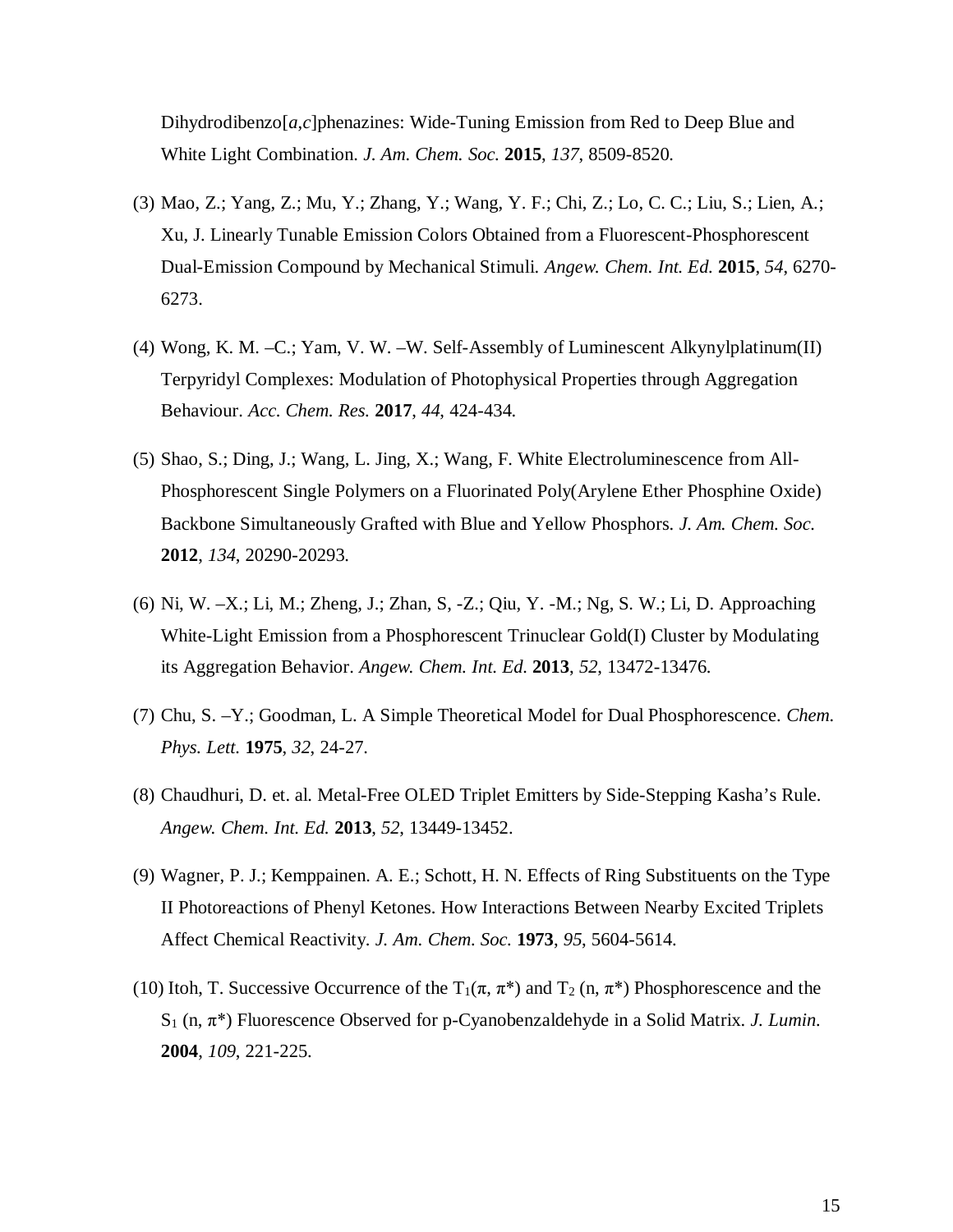- (11) Itoh, T. Fluorescence and Phosphorescence from Higher Excited States of Organic Molecules. *Chem. Rev.* **2012**, *112*, 4541-4568.
- (12) He, Z.; Zhao, W.; Lam, J. W. Y.; Peng, Q.; Ma, H.; Liang, G.; Shuai, Z.; Tang, B. Z. White Light Emission from a Single Organic Molecule with Dual Phosphorescence at Room Temperature. *Nat. Commun.* **2017**, *8:416*, 1-8.
- (13) Hettema, H.; Jensen, H. J.; Jørgensen, P.; Olsen, J. Quadratic Response Functions for a Multiconfigurational Self-Consistent Field Wave Functions. *J. Chem. Phys.* **1992**, *97*, 1174-1190.
- (14) Vahtras, O.; Ågren, H.; Jørgensen, P.; Jensen, H. J. A.; Helgaker, T.; Olsen, J. Multiconfigurational Quadratic Response Functions for Singlet and Triplet Perturbations: The Phosphorescence Lifetime of Formaldehyde. *J. Chem. Phys.* **1992**, *97*, 9178-9187.
- (15) Runge, E.; Gross, E. K. U. Density-Functional Theory for Time-Dependent Systems. *Phys. Rev. Lett.* **1984**, *52*, 997-1000.
- (16) Salek, P.; Vahtras, O.; Helgaker, T.; Ågren, H. Density-functional Theory of Linear and Nonlinear Time-Dependent Molecular Properties. *J. Chem. Phys.* **2002**, *117*, 9630-9645.
- (17) Moitra, T.; Alam. M. M.; Chakrabarti, S. Intersystem Crossing Rate Dependent Dual Emission and Phosphorescence from Cyclometalated Platinum Complexes: A Second Order Cumulant Expansion Based Approach. *Phys. Chem. Chem. Phys.* **2018**, *20*, 23244- 23251.
- (18) Kühn, M.; Weigend, F. Phosphorescence Lifetimes of Organic Light-Emitting Diodes from Two-Component Time-Dependent Density Functional Theory. *J. Chem. Phys.* **2014**, *141*, 224302.
- (19) *GAUSSIAN 09*, revision D.01, Gaussian, Inc.: Wallingford, CT, 2009.
- (20) *DALTON, a Molecular Electronic Structure Program,* Release Dalton 2016.2 (2015), see http://daltonprogram.org. (22 Jan, 2018).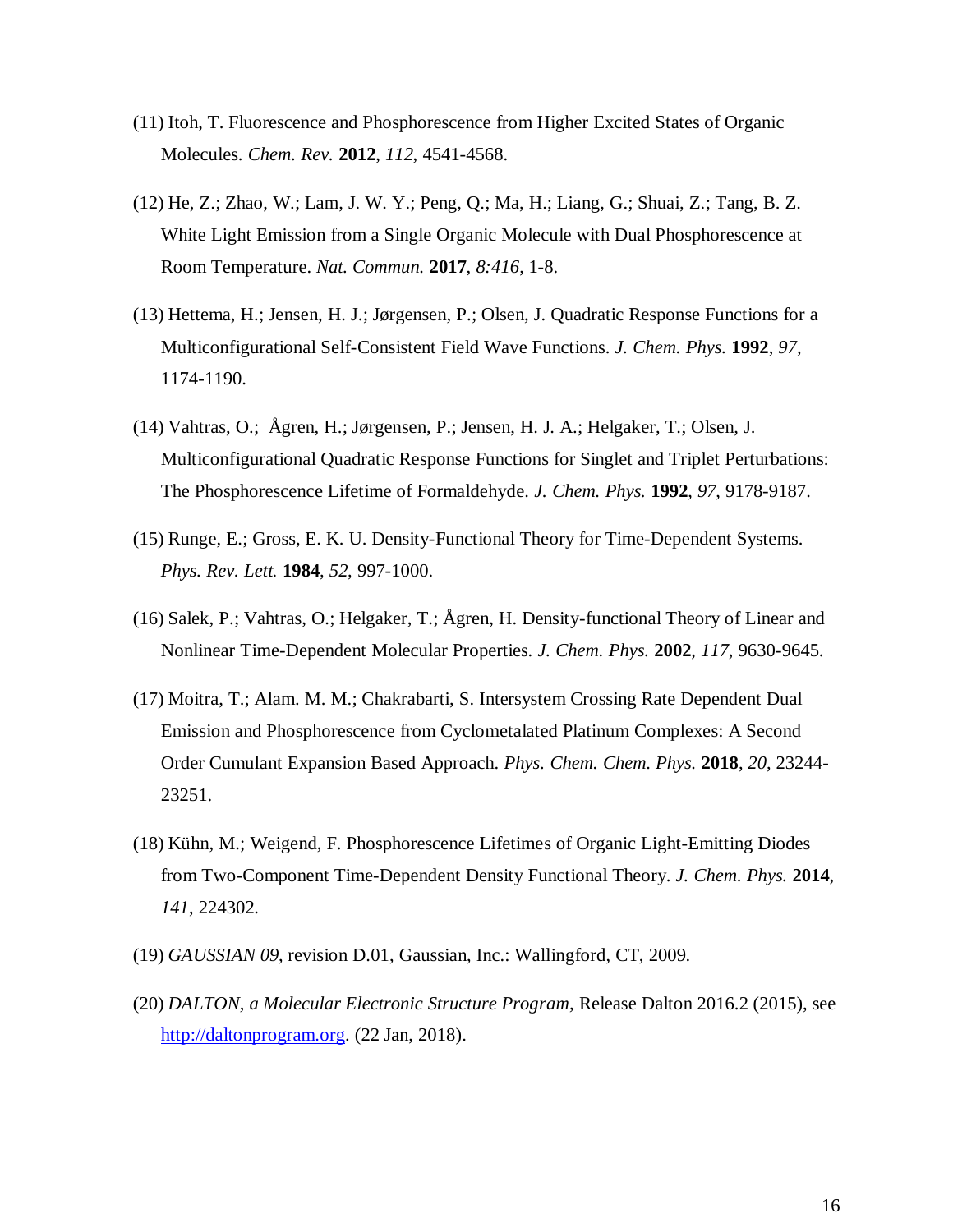- (21) Kleinschmidt, M.; Wüllen, C. V.; Marian, C. M. Intersystem-Crossing and Phosphorescence Rates in fac-Ir<sup>III</sup>(ppy)<sub>3</sub>: A Theoretical Study Involving Multi-Reference Configuration Interaction Wavefunctions. *J. Chem. Phys.* **2015**, *142*, 94301-94316.
- (22) Marian, C. M. Spin-Orbit Coupling and Intersystem Crossing in Molecules. *WIREs Comput Mol Sci* **2012**, *2*, 187-203.
- (23) Paul, L.; Chakrabarti, S.; Ruud, K. Anomalous Phosphorescence from an Organometallic White-Light Phosphor. *J. Phys. Chem. Lett.* **2017**, *8*, 4893-4897.
- (24) Santoro, F. FCclasses, a Fortran 77 code : http://village.ipcf.cnr.it (22 June, 2018).
- (25) Etinski, M.; Tatchen, J.; Marian, C. M. Time-Dependent Approaches for the Calculaiton of Intersystem Crossing Rates. *J. Chem. Phys.* **2011**, *134*, 154105-154114.
- (26) Föller, J.; Kleinschmidt, M.; Marian, C. M. Phosphorescence or Thermally Activated Delayed Fluorescence? Intersystem Crossing and Radiative Rate Constants of a Three-Coordinate Copper(I) Complex Determined by Quantum-Chemical Methods. *Inorg. Chem.* **2016**, *55*, 7508-7516.
- (27) *ADF2016*; SCM, Theoretical Chemistry, Virje Universiteit: Amsterdam, The Netherlands. http://www.scm.com. (21 June, 2018).
- (28) Younker, J. M.; Dobbs, K. D. Correlating Experimental Photophysical Properties of Iridium(III) Complexes to Spin-Orbit Coupled TDDFT Predictions. *J. Phys. Chem. C* **2013**, *117*, 25714-25723.
- (29) Brédas, J. L.; Beljonne, D.; Coropceanu, V.; Cornil, J. Charge-Transfer and Energy-Transfer Processes in Pi-Conjugated Oligomers and Polymers: A Molecular Picture. *Chem. Rev.* **2004**, *104*, 4971-5003.
- (30) Tong, G. S. M.; Chan, K. T.; Chang, X.; Che, C. Theoretical Studies on the Photophysical Properties of Luminescent PinserGold(III) Arylacetylide Complexes: The Role of π-Conjugation at the C-Deprotonated [C^N^C] Ligand. *Chem. Sci.* **2015**, *6*, 3026- 3037.